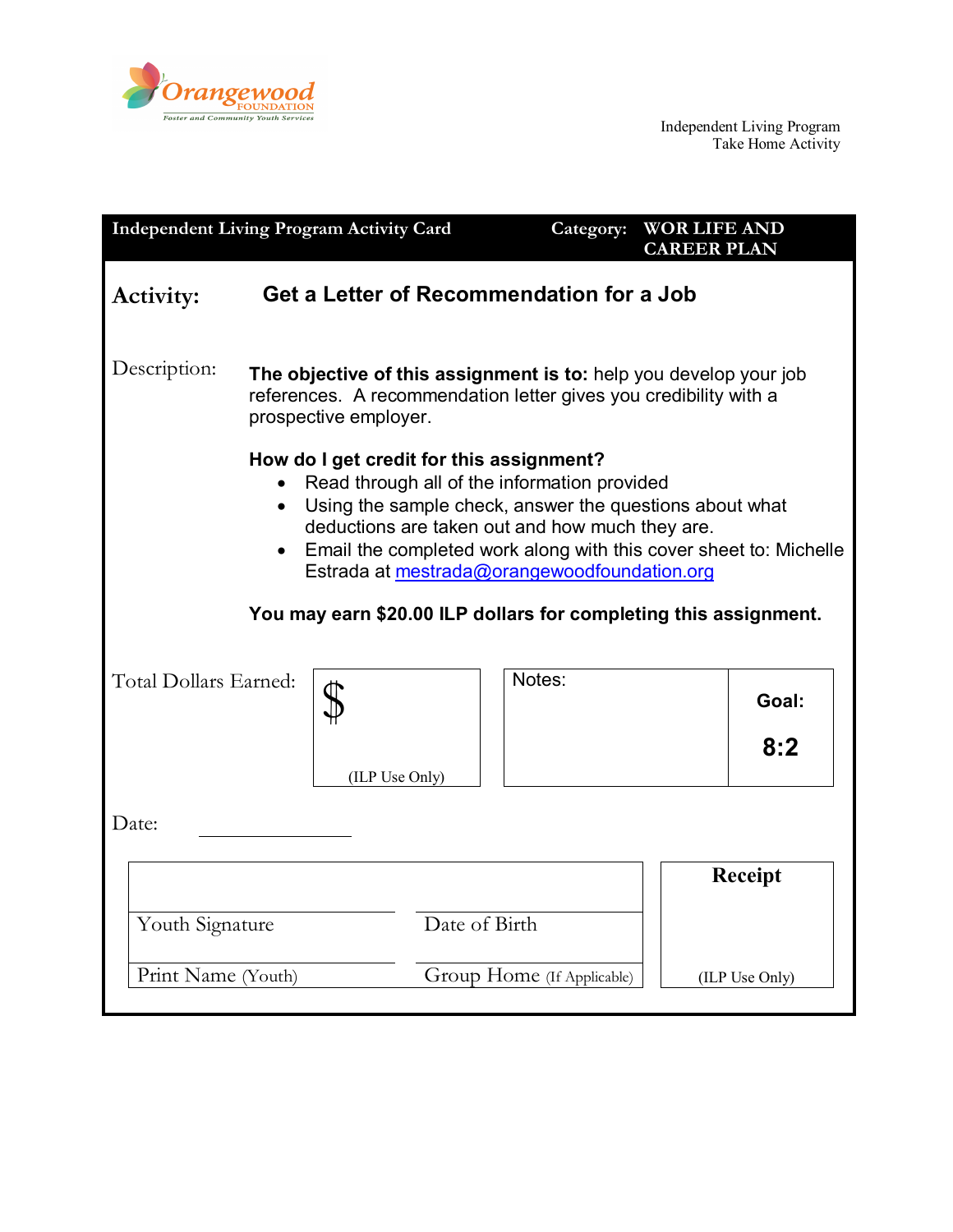

# **Get a Letter of Recommendation for a Job**

Why is it important to have refrences/letter of recommendation when applying to a job? A recommendation letter gives you credibility with a prospective employer. Your ability to advocate for yourself is very important, but it is also nice to have others advocating on your behalf. Use the attached form to help you get started with a list of people who would write a recommendation letter for you (please do not include friends or family members). Finally, get one letter of recommendation and turn it in to a Youth Support Specialist along with this activity card.

|  | 1. NAME:        |                       | <b>PHONE:</b> |                 |
|--|-----------------|-----------------------|---------------|-----------------|
|  | <b>ADDRESS:</b> | <b>Street</b>         | <b>State</b>  | <b>Zip Code</b> |
|  | <b>EMAIL:</b>   |                       |               |                 |
|  | 2. NAME:        |                       |               | PHONE:          |
|  | <b>ADDRESS:</b> | <b>Extreed</b> Street | <b>State</b>  | <b>Zip Code</b> |
|  | <b>EMAIL:</b>   |                       |               |                 |
|  | 3. NAME:        |                       | <b>PHONE:</b> |                 |
|  | <b>ADDRESS:</b> | <b>Street</b>         | <b>State</b>  | <b>Zip Code</b> |
|  | <b>EMAIL:</b>   |                       |               |                 |
|  | 4. NAME:        |                       |               | PHONE:          |
|  | <b>ADDRESS:</b> | <b>Street</b>         | <b>State</b>  | <b>Zip Code</b> |
|  | <b>EMAIL:</b>   |                       |               |                 |

# **Personal References List**